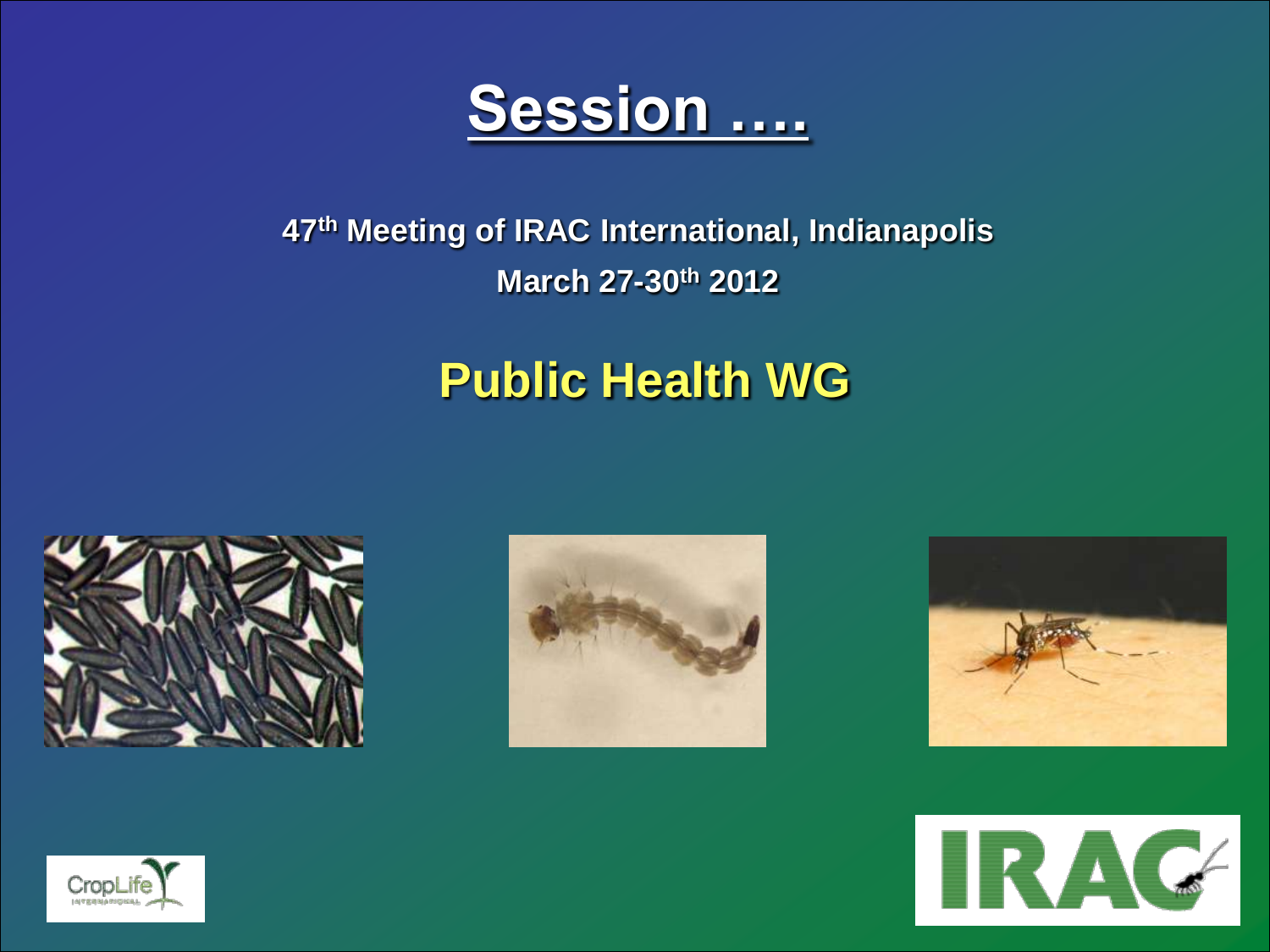# IRAC

### **Team membership**

**Insecticide Resistance Action Committee**

Members:

Chair: Mark Hoppé Syngenta

Deputy chair: Findlen Pates Jamet The Vestergaard Frandsen

James Austin BASF Luigi Avella<sup>\*</sup> Chemtura<sup>\*</sup> Georgina Bingham Zivanovic\* Vestergaard Frandsen Karin Horn **Bayer Crop Science** John Invest Sumitomo chemical UK Tessa Knox<sup>+</sup> Vestergaard Frandsen Chouaibou Mouhamadou\* Vestergaard Frandsen Ralf Nauen **Bayer Crop Science** Alan Porter **APA** Non industry observers: Kate Aultman BMGF

Jo Lines WHO

Bob Wirtz CDC \* Left during 2011 + Joined during 2011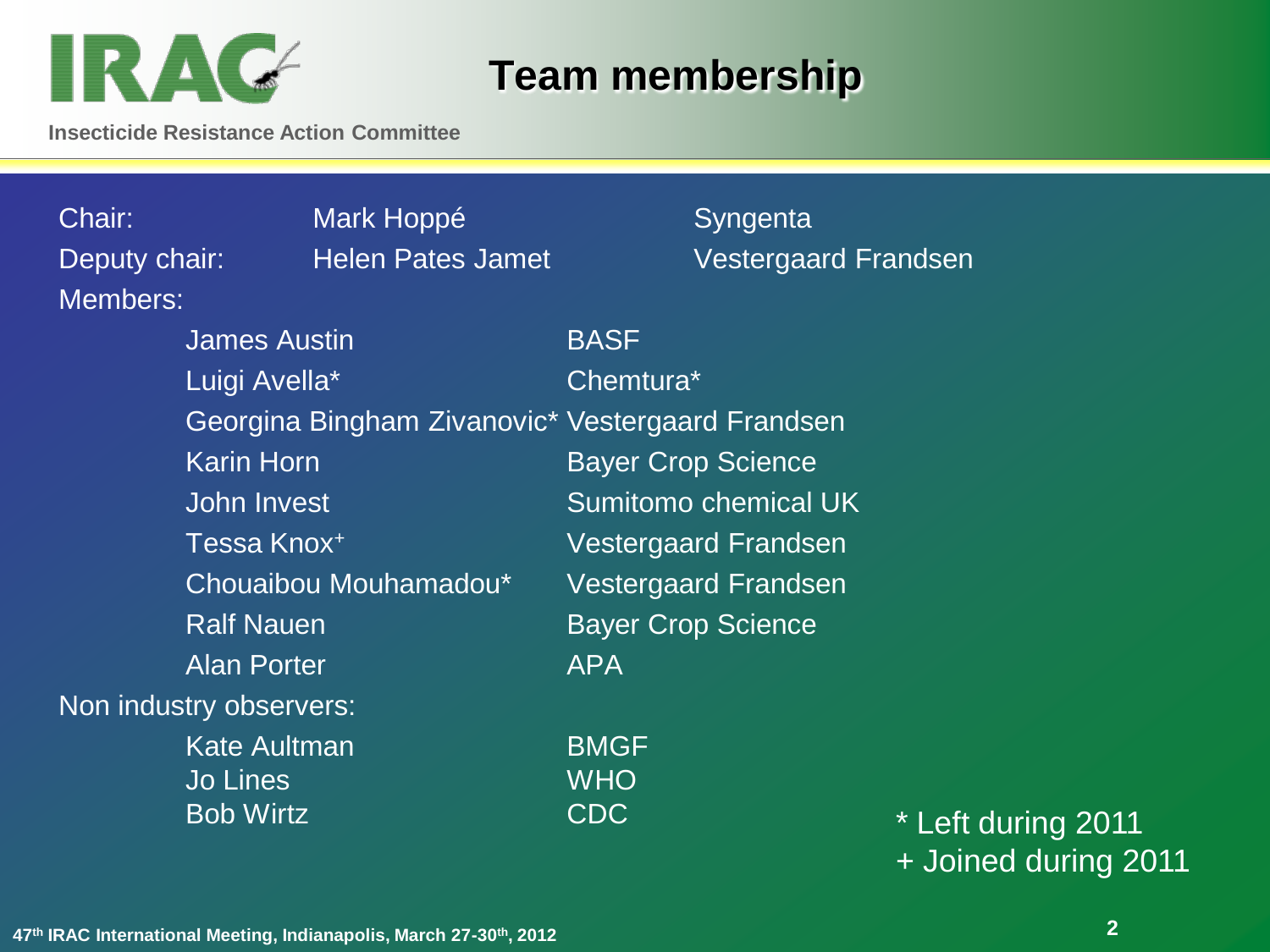

#### **Membership news**

**Insecticide Resistance Action Committee**

- Georgina has left the PH team and has been replaced by Tessa Knox as the Vestergaard Frandsen representative
- Luigi had to resign his position due to Chemtura's decision to leave IRAC
- We are very grateful to both Georgina and Luigi for their inputs and enthusiasm



PH Team finally get their hands on the printed "Vector manual"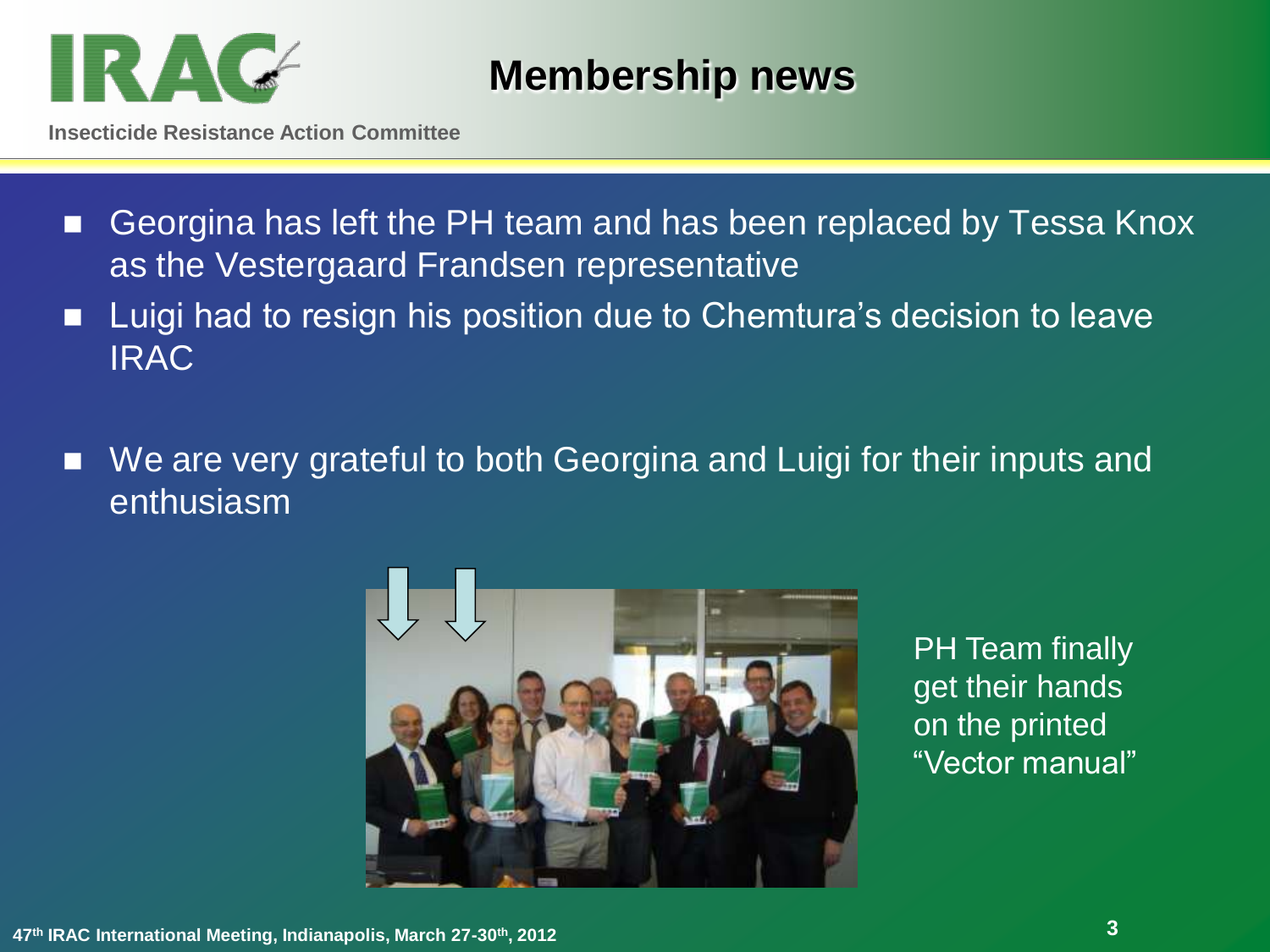

**Major successes of 2011**

**Insecticide Resistance Action Committee**

#### **Launch of the "mini Vector Manual"**

– 28 pages on Vector mosquito control and insecticide resistance management advice and recommendations in one pocket sized booklet!

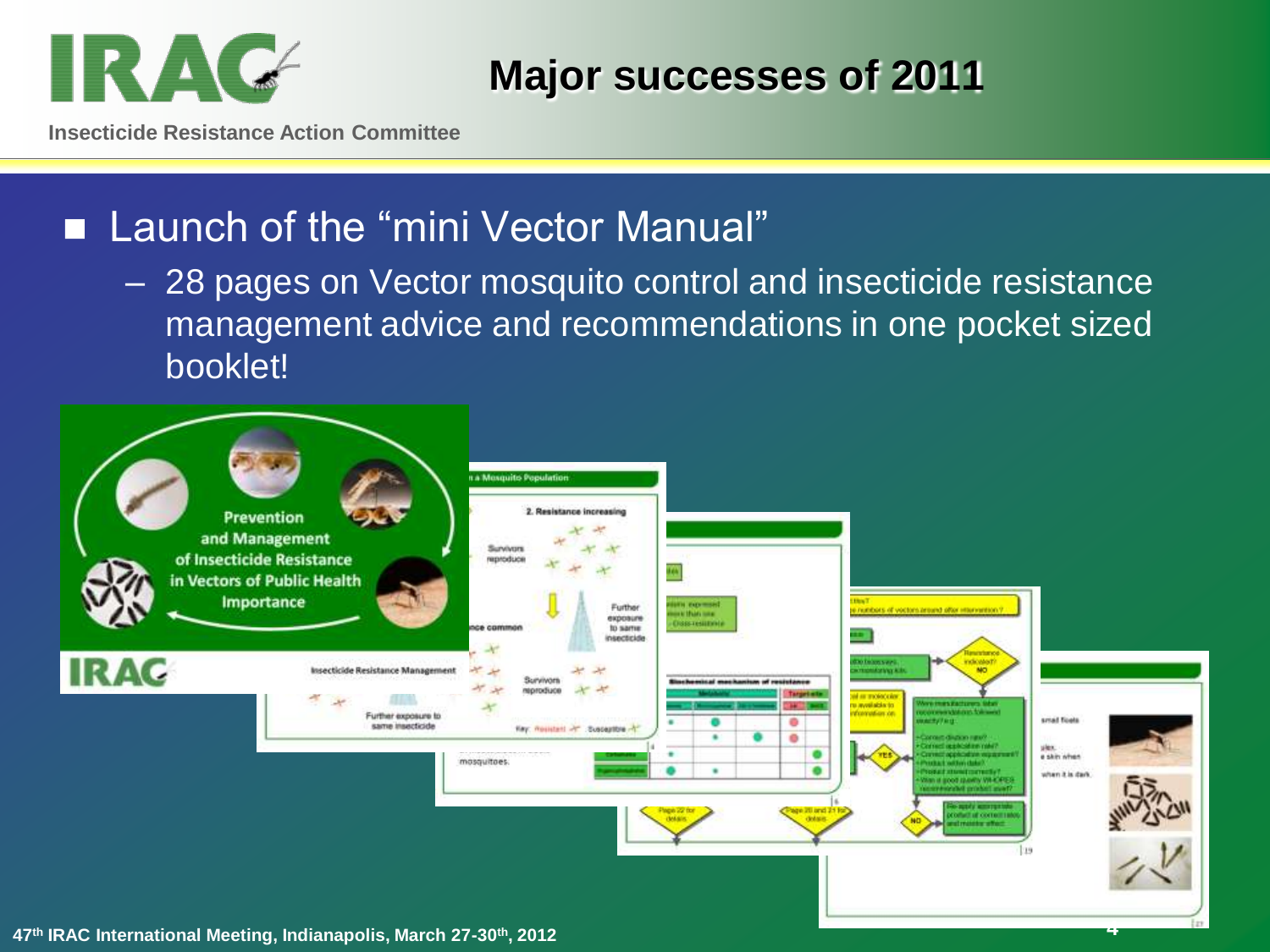

**Insecticide Resistance Action Committee**

## ■ Thanks to the PH team, and in particular Alan, for pulling this together

#### Distribution of VM and mini VM

- PMI/CDC have distributed copies widely during training events in Africa and the Amazon region
- Large number distributed in Philippines during SE Asia wide training events
- Given to attendees at US Armed Forces Pest Management Meeting
- Given to participants of the EMCA 2011 workshop
- Distributed at Global Alliance (for the development of alternatives to DDT) event in Geneva
- And, via company reps around the world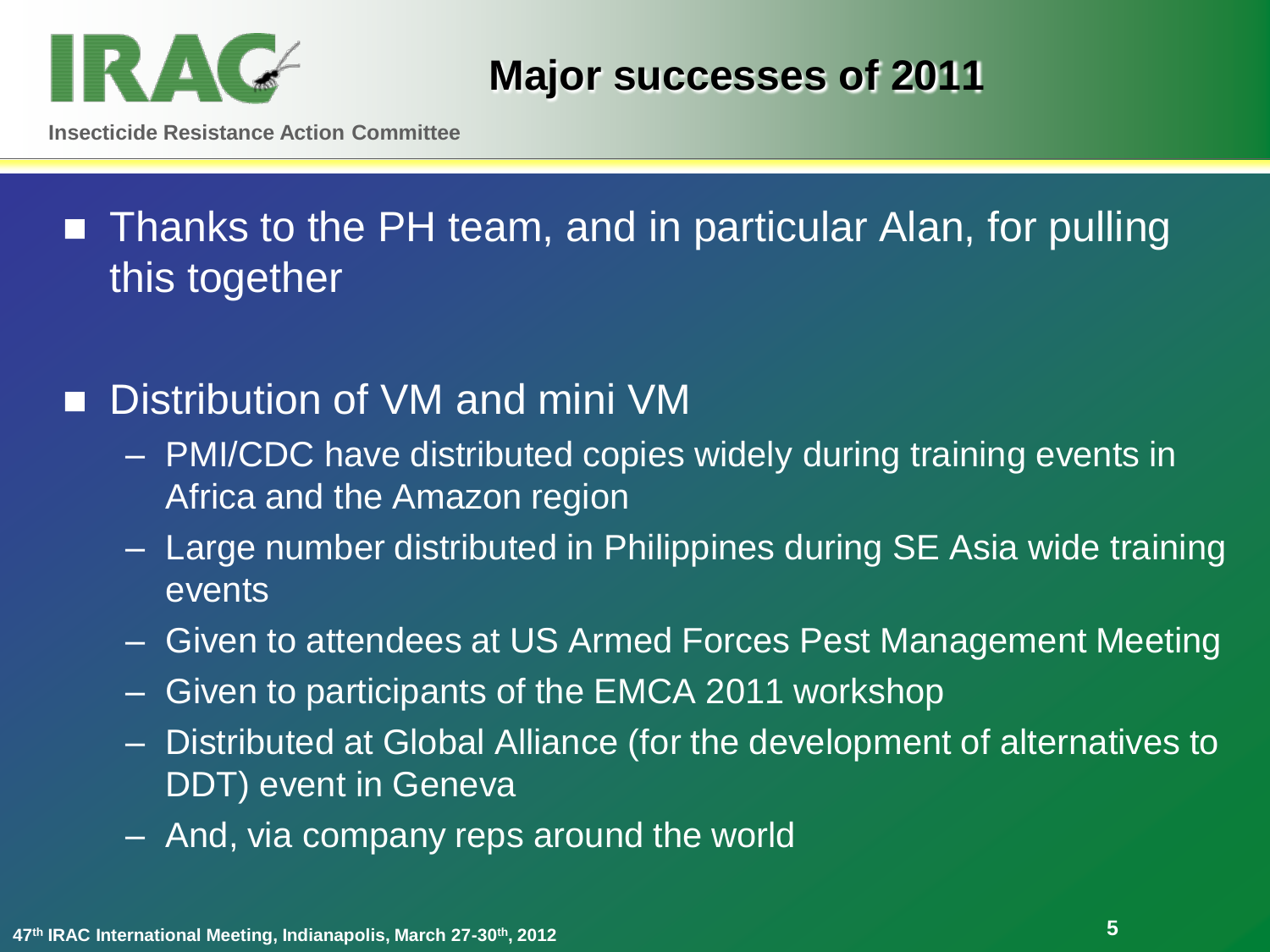

**Insecticide Resistance Action Committee**

■ IRAC presentation at the EMCA (European Mosquito Control Association) in Budapest

- Copy of the IRAC Vector Manual was distributed to every attendee in "welcome pack"
- Luigi gave a well attended presentation, ca. 90 people
- Positive feedback from participants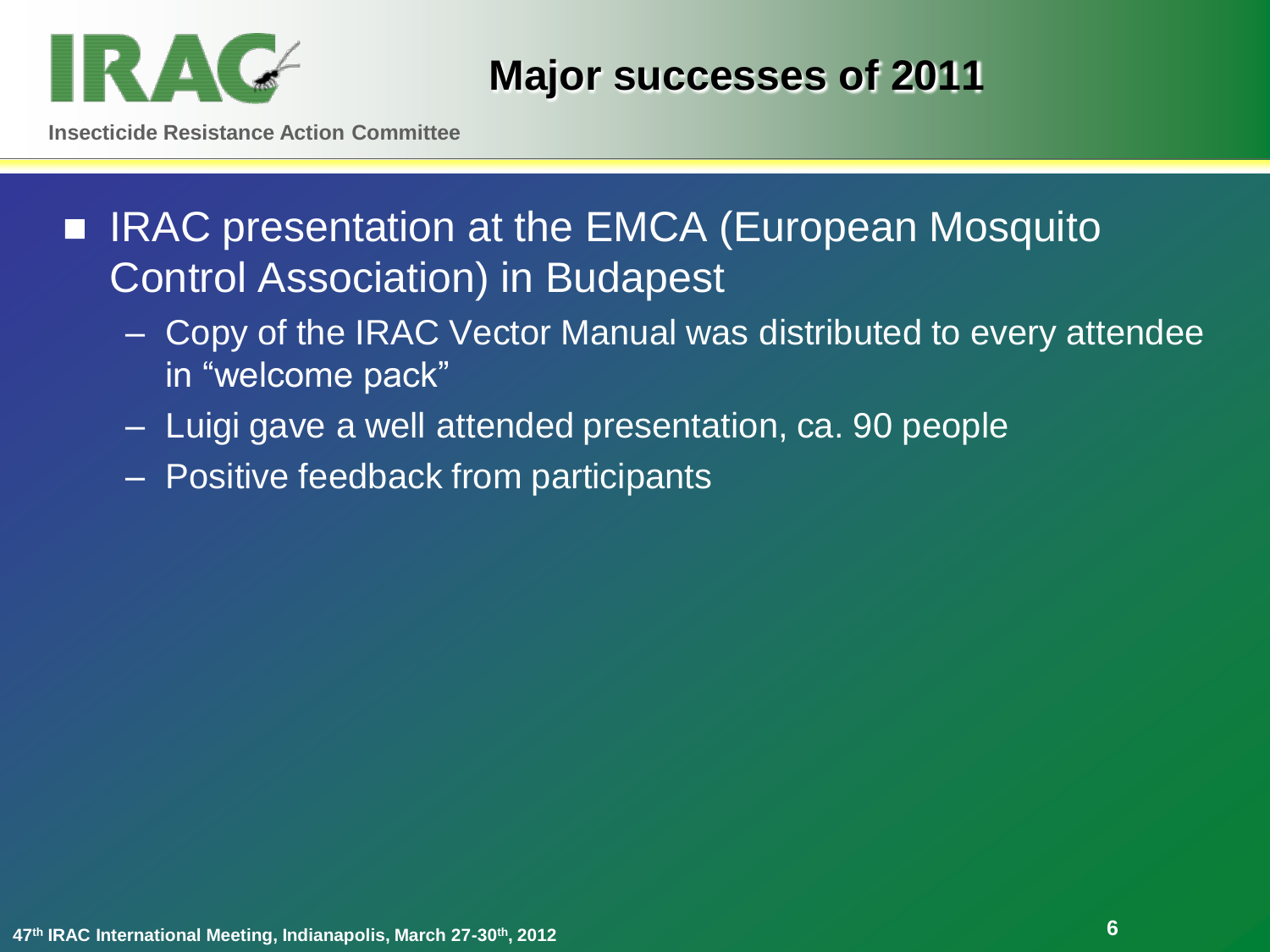

**Activities 2011**

- 4 teleconferences since last Spring meeting
	- Average attendance 6
- Several impromptu face to face meetings, mostly in Geneva
- Meeting with CLI Vector Control Working Group in Brussels, to identify ways of working together
- Representation from IRAC at Global malaria control meetings
- **Provided input to major WHO strategy document on IRM,** via BCG
- **Draft resistance monitoring evaluation document sent to** WHO\*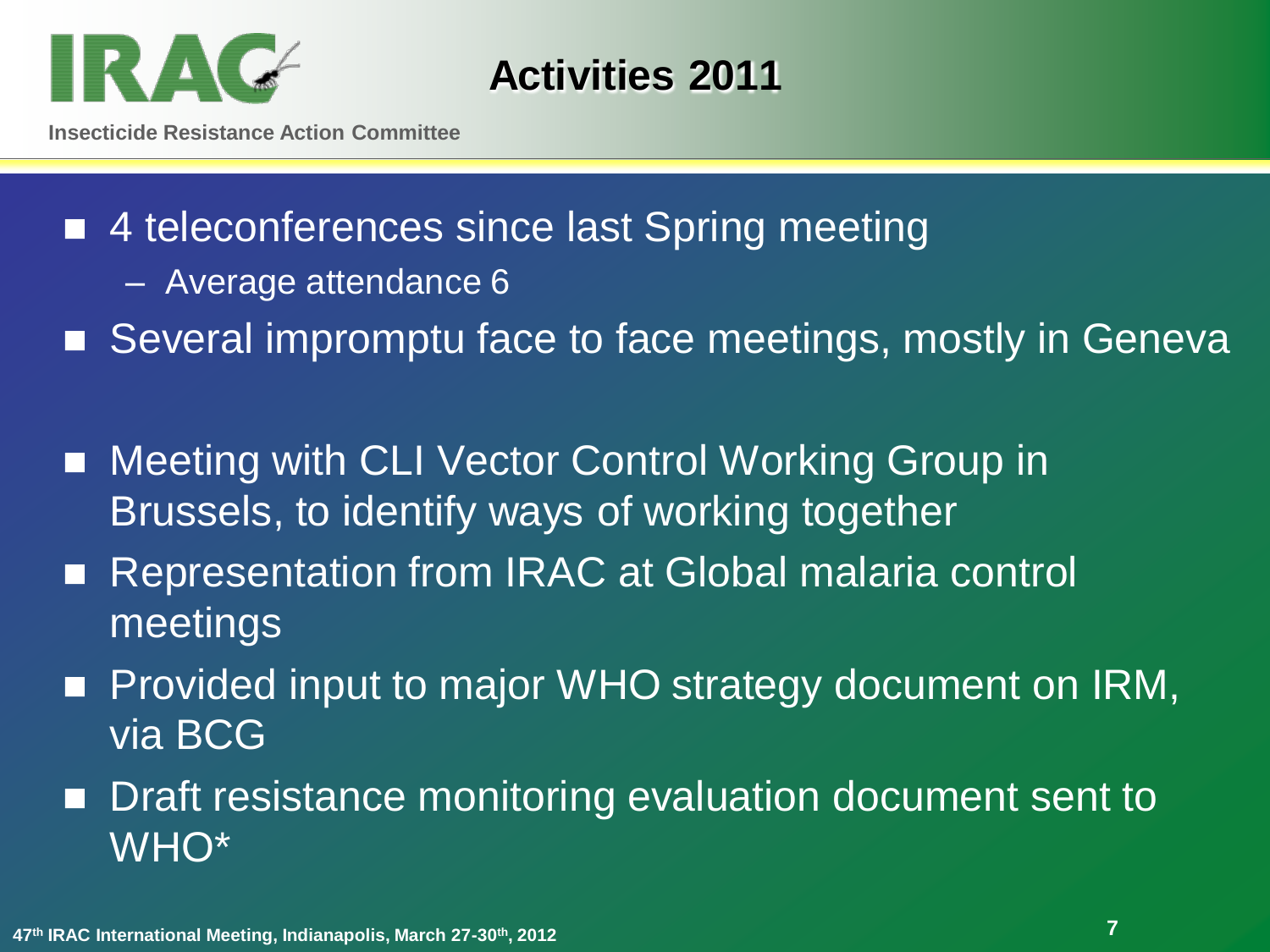

**Challenges** 

- Due to potential conflicts of interest, IRAC PH team's invitation to the WHO "Implication of Insecticide Resistance Project" steering committee withdrawn
- Attendance at team teleconferences down on previous years
- Difficult to attract team members to, and justify travel for, team meetings in the US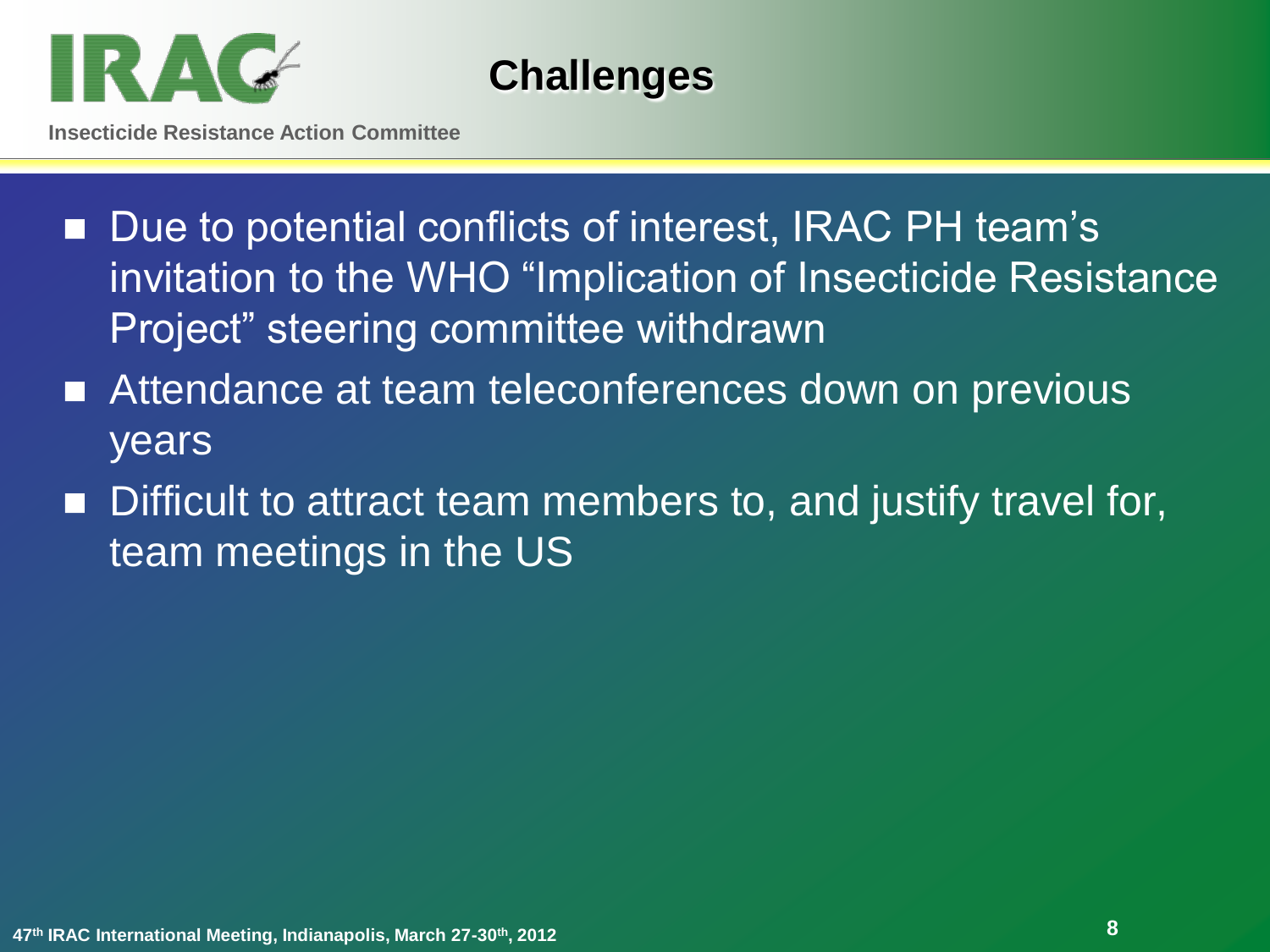



**Insecticide Resistance Action Committee**

| <b>Goals</b>                                                                                                                                                                  | <b>Objectives</b>                                                                                                                                                                                                                                                                                                                                                                                                                                                                                                                                                                                                                                                                                                                                                                                                                                      | <b>Timeline</b>               |
|-------------------------------------------------------------------------------------------------------------------------------------------------------------------------------|--------------------------------------------------------------------------------------------------------------------------------------------------------------------------------------------------------------------------------------------------------------------------------------------------------------------------------------------------------------------------------------------------------------------------------------------------------------------------------------------------------------------------------------------------------------------------------------------------------------------------------------------------------------------------------------------------------------------------------------------------------------------------------------------------------------------------------------------------------|-------------------------------|
| Identify potential, new or<br>existing resistance issues. Set<br>up Team Working Groups or<br>Focal Points as necessary                                                       | • Monitor and report to the Executive on any potential, new or existing national, regional or<br>global resistance issues that could require action by IRAC e.g. Vectors and Hygiene Pests.<br>Research the issues and report to the Executive on a recommended plan of action including the<br>extent of the problem and whether and how it should be best tackled. Set up appropriate PH<br>Team WGs as deemed appropriate for the 2010/11 year.                                                                                                                                                                                                                                                                                                                                                                                                     | On-going                      |
| Provide expert input into IRM<br>initiatives with identified<br>partners, interact with groups<br>working in the same field and<br>participate/organise relevant<br>meetings. | • Set up a schedule of IRAC PH Team conference calls, meetings for 2011/12. Identify and invite<br>relevant experts and observers from groups interested in Public Health IRM e.g. vectors,<br>hygiene pests (WHO, Gates Foundation, IVCC) to participate and ensure that IRAC as an expert<br>group provided input into relevant IRM initiatives.<br>• Maintain, and build on, the role of Liaison Officers to report back to the Public Health Team on<br>the activities of other groups active in the area<br>• Coordinate activities more closely with CLI VCPT<br>· Participate in relevant meetings and provide input into the WHO IR project as required and<br>report back to the PH Team and the IRAC Executive.<br>• Organise workshop with third parties to update team on latest status of insecticide resistance in<br>Anopheline vectors | On-going                      |
| Formulate the IRAC position<br>on ongoing questions and<br>issues are these arise                                                                                             | • Formulate position on mosquito larvicides<br>• Consider insecticide resistance risk assessment approach for VC interventions in conjunction<br>with Gates consultation<br>• Formulate the position on the use of mixtures                                                                                                                                                                                                                                                                                                                                                                                                                                                                                                                                                                                                                            | Q4 2011<br>Q4 2011<br>Q4 2011 |
| Preparation of Public Health<br>communication material                                                                                                                        | • Completion and publication of mini-Vector Manual<br>• Production of educational presentations, based on VM, that can be used by third parties<br>• Production of poster on IRM in mosquito larvicides                                                                                                                                                                                                                                                                                                                                                                                                                                                                                                                                                                                                                                                | Q2 2011<br>Q4 2011<br>Q3 2011 |

## Subject to change at PH team F2F

**9 <sup>47</sup>th IRAC International Meeting, Indianapolis, March 27-30th, 2012**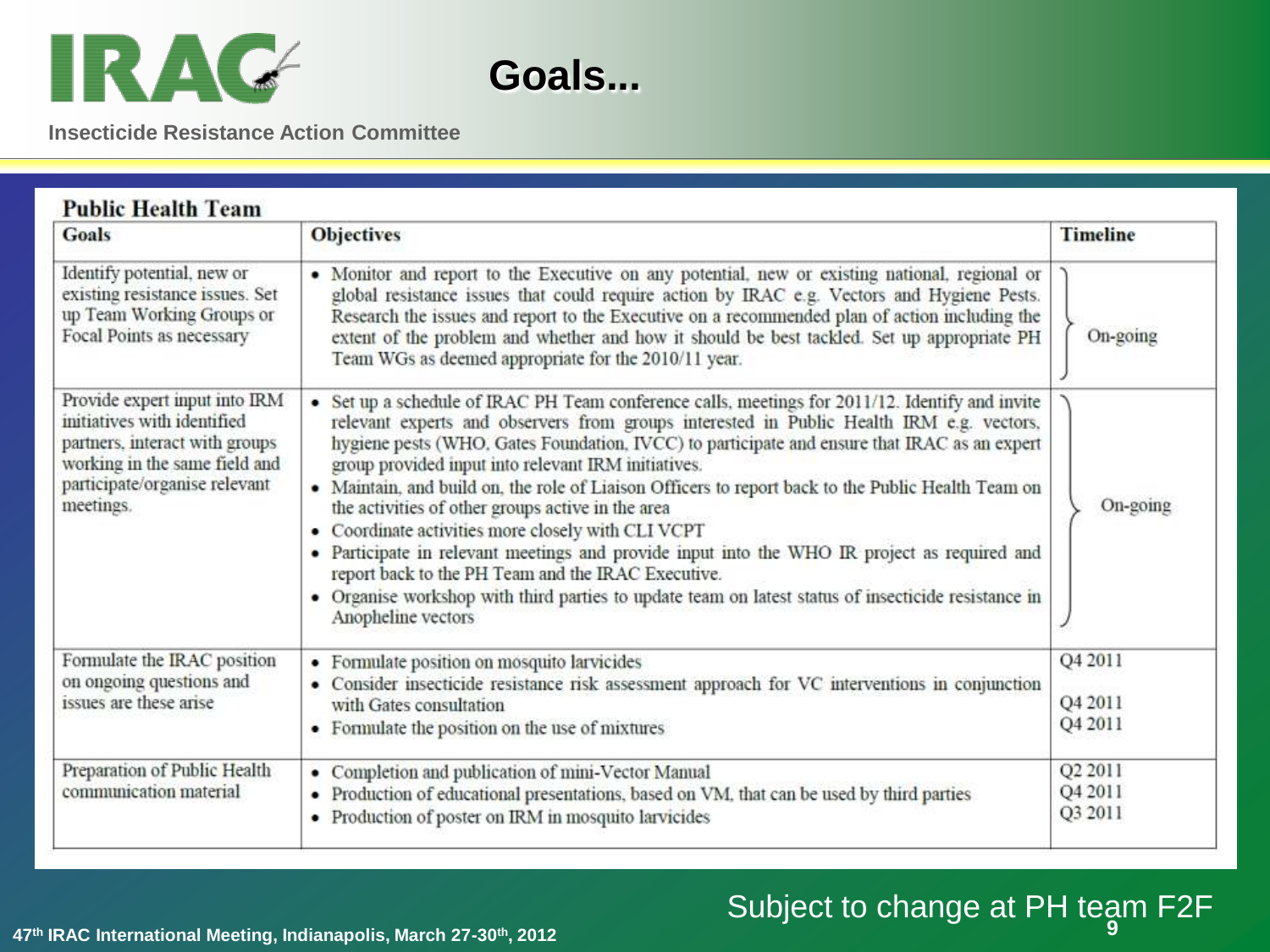

**2012 and beyond...**

## ■ During the PH team meeting a number of themes emerged which have been incorporated into our 2012 objectives

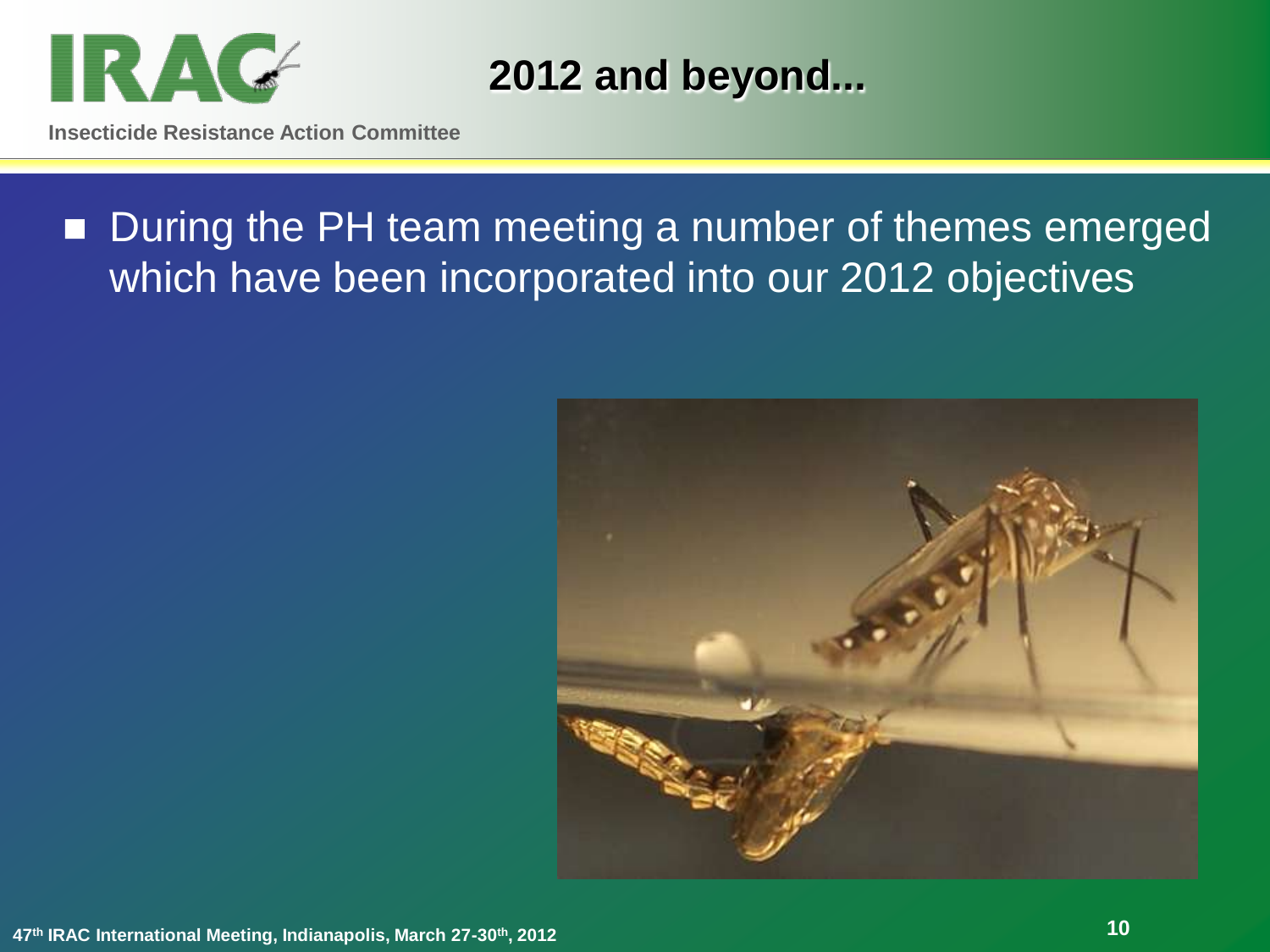

**Goals 2012**

**Insecticide Resistance Action Committee**

#### New goals for 2012:

- Hygiene pests
	- Place a greater emphasis on IRM in hygiene pests
		- Update posters where necessary
			- » End Q2 2012
		- Identify IRAC resistance monitoring assays for house flies and cockroaches. Validate bedbug methodology
			- » End Q4 2012
- Educational material
	- Convert mini VM into educational presentation/s that can be used internally or by third party
	- Identify and collate list of target audience, so we can meet needs and focus promotion
		- Identify target audience end Q2, complete presentation end Q3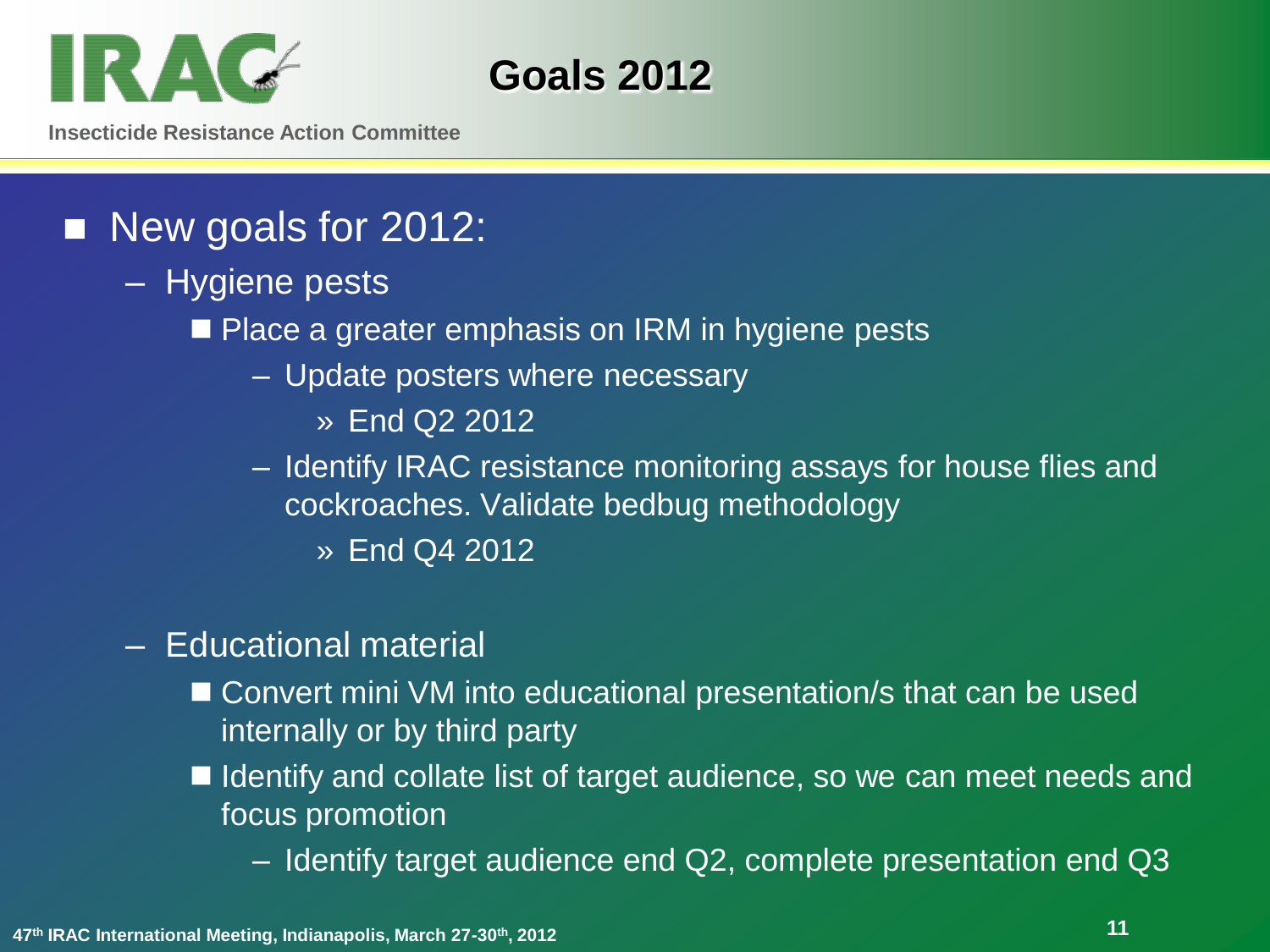

**Goals 2012**

**Insecticide Resistance Action Committee**

#### New goals for 2012:

#### – Seminars and presentation opportunities

- Maintain a list of presentation opportunities, so we can plan IRAC participation well in advance
	- Start list
		- » End Q2 2012
	- Maintain list
		- » Ongoing
- Website update
	- IRAC website is being updated, enabling each team to increase customisation of their pages
		- Provide input for PH team page, content, design, multi-media
			- » End Q3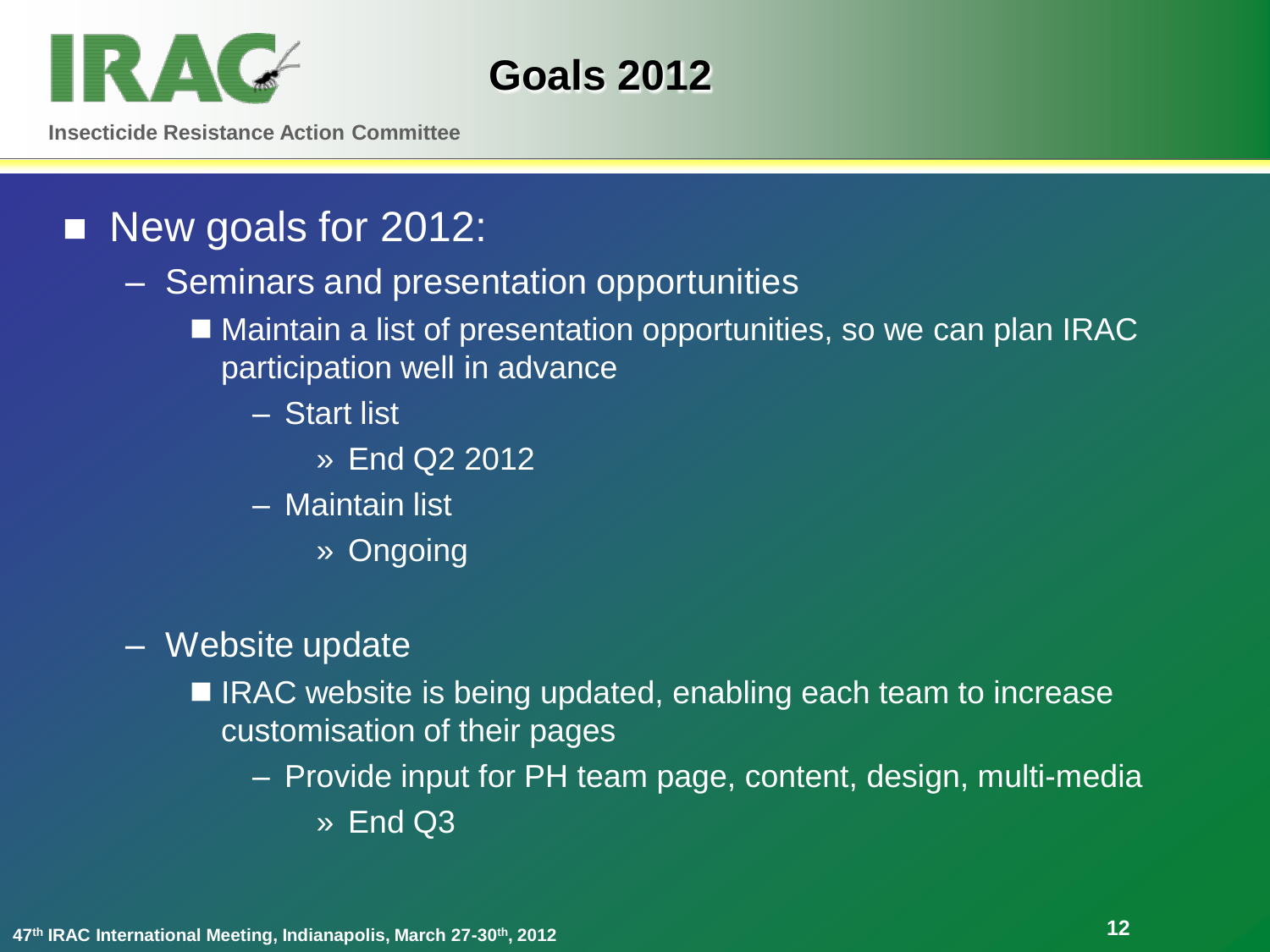

**Mixtures in Vector Control**

- The profile of mixtures has increased within the wider Vector Control community in the last few years due to the increasing challenges of insecticide resistance in target mosquitoes
- WHO and others are now actively promoting the use of mixtures as an IRM intervention in malaria mosquito control
- **Mixtures are preferred over rotations or mosaics for** practical and logistical reasons:
	- LNs in the field are expected to last for ca. 3 years
	- IRS applications last for ca. 6 months
		- Impractical to rotate MoA classes on this time scale
		- Net distribution and IRS campaigns make the use of mosaics challenging